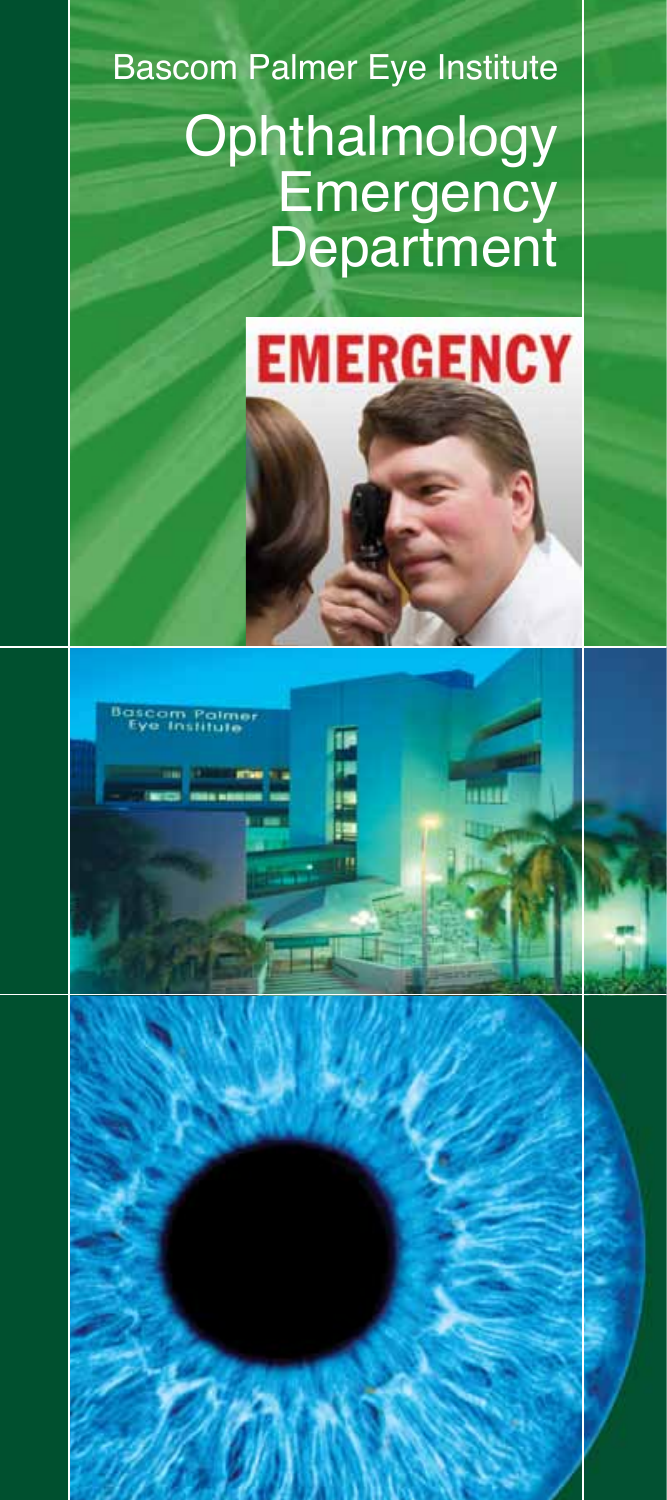## Open 24/7

**Bascom Palmer Eye Institute's Emergency Department is open in Miami for all eye emergencies 24 hours a day, 7 days a week, staffed with specially trained board-certified ophthalmologists, ophthalmologists pursuing subspecialty fellowship training, ophthalmology residents, registered nurses, ophthalmic technicians, and a patient access team, all committed to providing you with the highest quality of care during your visit with us.**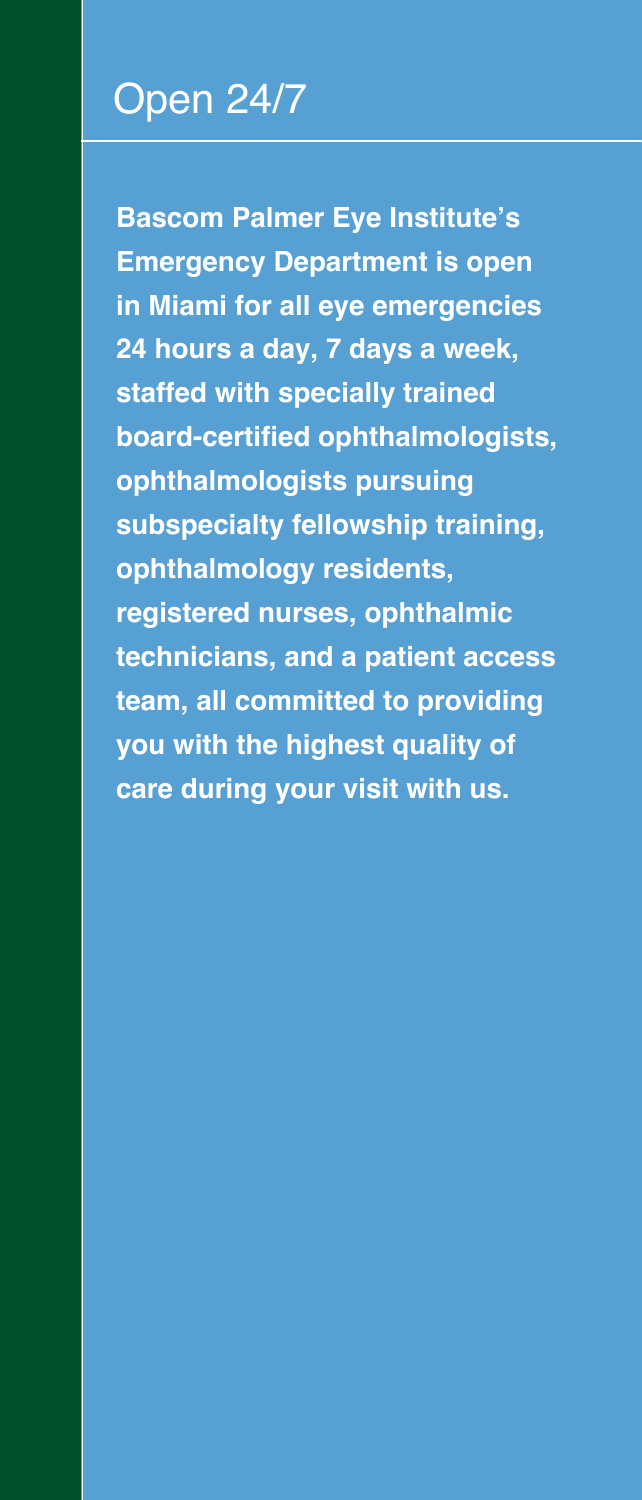### Welcome

Our goal is to attend to you as soon as possible.

#### **1** Arrival

When you arrive in the Emergency Department (ED), a team member will greet you at the registration desk and ask for your name and photo identification to begin your registration.

#### **2 Triage**

A triage nurse will begin the process of assessing and evaluating your needs. The nurse takes your medical history and determines your medical priority. Patients receive medical attention by the severity of their injury or disease and not by their arrival time. Therefore, the most serious cases are given priority, including patients arriving by ambulance.

#### **3 Registration**

After being seen by the triage nurse, you will complete your registration at the front desk. You must provide current insurance cards, home address and contact information. Your treatment will remain private and confidential.

#### **4 Testing and procedures**

Following registration, a nurse or technician will conduct an initial eye exam prior to you being seen by the ED physician. To examine the back of your eye, it is necessary to instill eye drops to dilate your pupils. These drops take approximately 30 minutes to take effect. Your pupils will remain dilated for approximately 4 to 6 hours. During that period, you may experience blurriness.

# Check Out

**5** Following your visit with the physician, a member of the team will provide you with written instructions regarding your diagnosis and treatment, the name of the physician who performed your exam, and a follow-up appointment, if needed.

Please read your discharge instructions carefully. If you have questions about the instructions or prescriptions that you may have received, please ask us. Your safety is very important to us and we want to ensure you follow the instructions properly. We welcome your questions and comments.

#### **6 Feedback**

You may receive a survey from Bascom Palmer's Anne Bates Leach Eye Hospital in a few weeks. Please complete and return the survey. Your feedback will help us continue to deliver quality patient care.



# While You Wait

For everyone's comfort and safety, please treat others with respect. Please silence your cell phone and if you must talk on your phone, please go into the hallway near the elevators.

Many need the comfort and support of family or friends during this time. For safety reasons, we may limit the number of visitors. We ask all visitors to respect the privacy and care of others.

If you require additional procedures, (for example: visual fields testing; laboratory work; or CT Scan), we must wait for these results before the healthcare team can continue your treatment.

Please let one of our team members know if you leave the waiting area. If you decide to leave the ED without treatment, please discuss this decision with a member of the ED team so you are informed of any potential complications.

*Thank you for choosing Bascom Palmer Eye Institute for your eye care needs.*